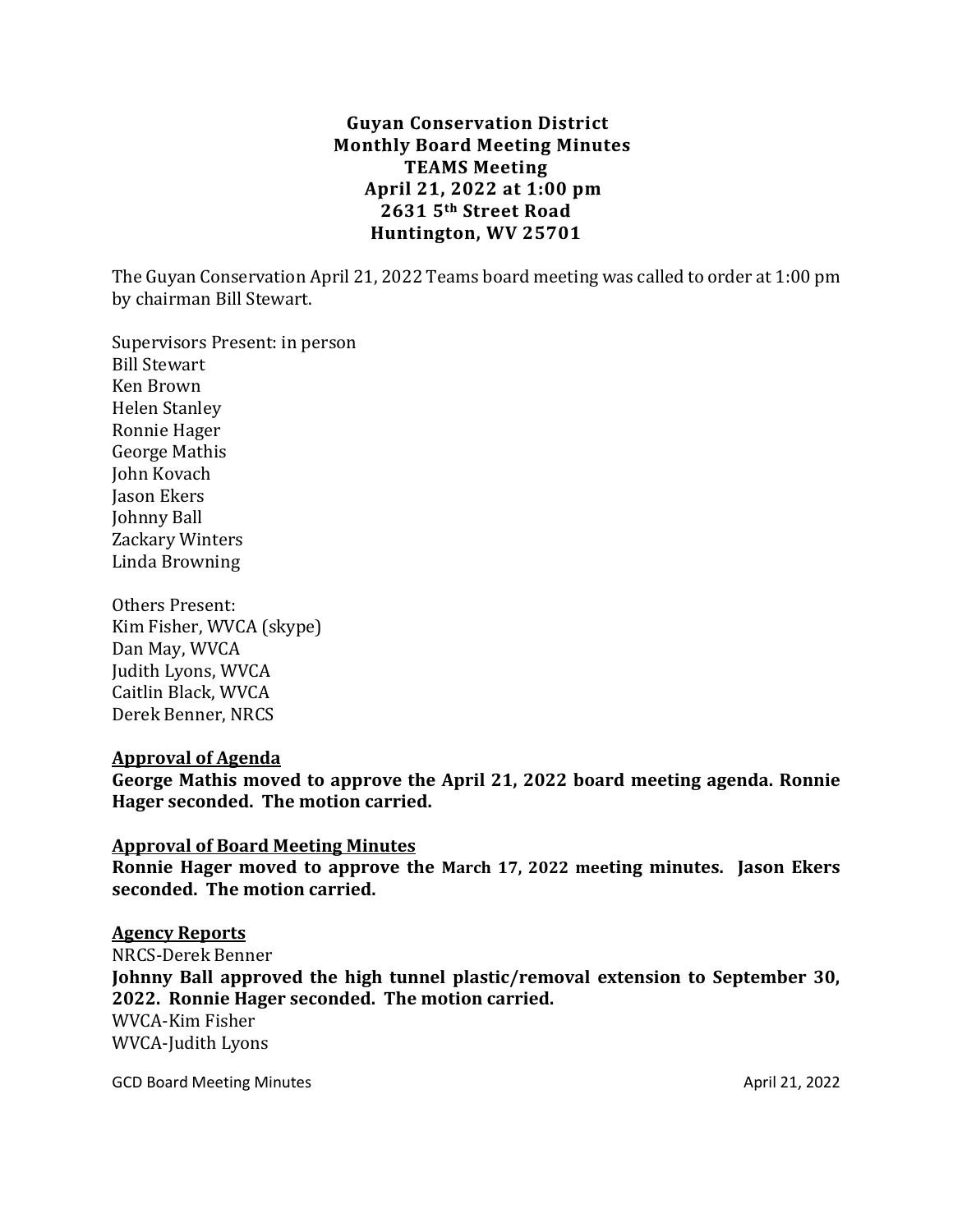## **Business Meeting Treasures Report Jason Ekers moved to approve the co-administered funds financial reports. Johnny Ball seconded. The motion carried.**

**George Mathis moved to approve the District General and CDO financial reports. Zackary Winters seconded. The motion carried.** 

**Jason Ekers moved to approve the following General and CDO accounts payable. Zackary Winters seconded. The motion carried.**

| Name                               | $Inv.$ # |    | <u>Amount</u> |
|------------------------------------|----------|----|---------------|
| Bagby, Johnson & Assoc., Inc.      |          |    | $.00\,$       |
| LM&OC Properties                   |          | S. | 593.32        |
| Xerox                              |          |    | 121.83        |
| Suddenlink (paid with credit card) |          |    | .60           |
| City National Bank credit card     |          |    | 399.02        |

### **Approval of supervisor's travel and per diem expenses**

**Ronnie Hagar moved to approve the supervisors March travel and per diem expenses. Jason Ekers seconded. The motion carried.**

**WV Supervisor Training Video 4 – Ethics: [https://youtube/7Y0kJDNCREU](https://youtu.be/7Y0kJDNCREU)** The board watched the above video.

**Ken Brown to attend grazing conference on April 29th-April 30th in Beckley, WV George Mathis moved to allow Ken Brown to attend the grazing conference in Beckley, WV. Zackary Winters seconded. The motion carried.**

**USDA/GCD Public Meeting May 5th in Chapmanville, WV – Refreshments Jason Ekers moved to accept the above meeting and date. Ronnie Hager seconded. The motion carried.** The event will take place at Tracy Vickers Center at 6:00. GCD voted to allow up to \$200.00 to fund the event.

# **Field Day Giveaways**

**Jason Ekers moved to spend up to \$300.00 for field day giveaways. Johnny Ball seconded. The motion carried.**

### **Audits update**

Kim Fisher talked to Rod Lowe about audits and he said he would send reports, but that he was missing some information.

GCD Board Meeting Minutes **April 21, 2022**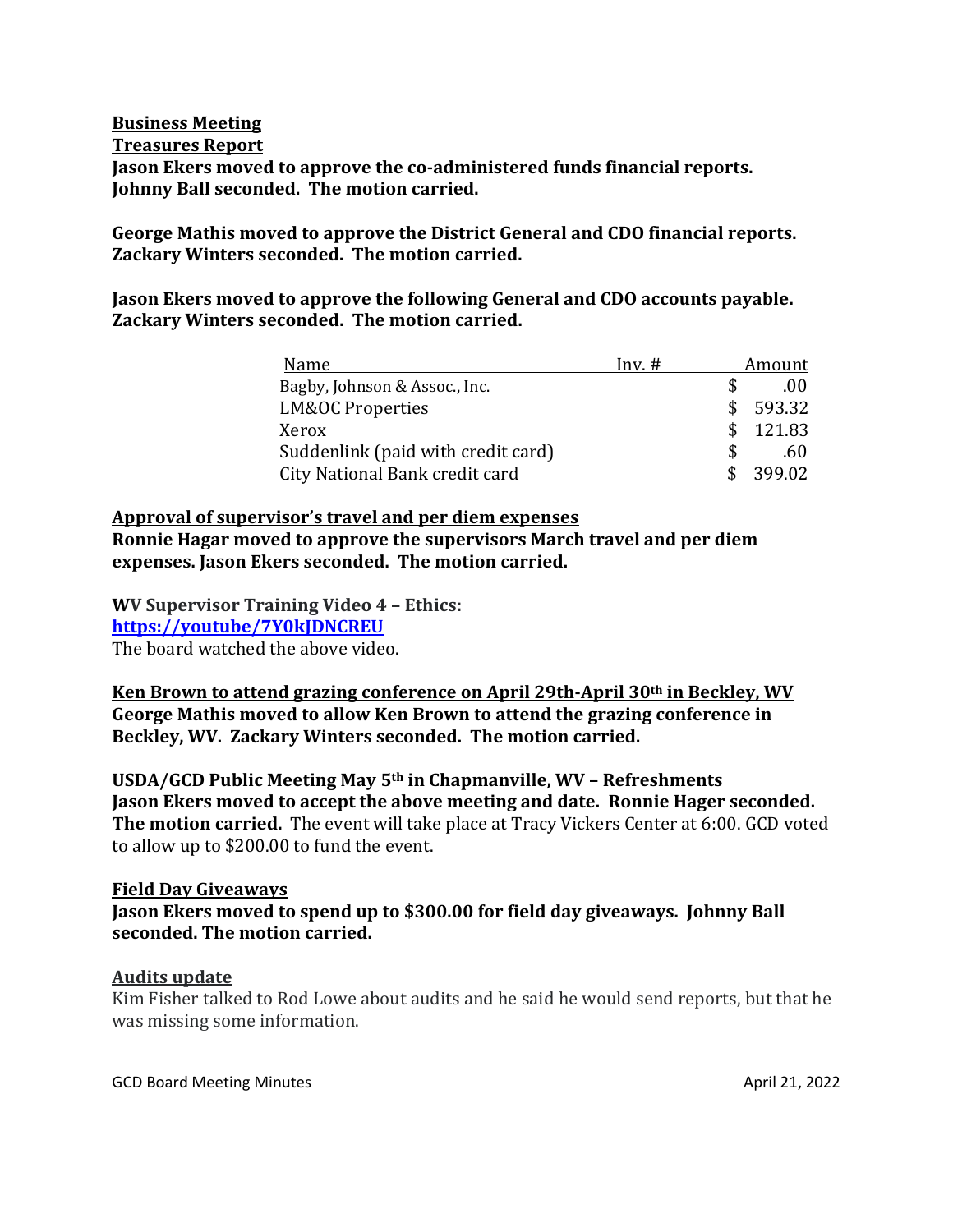# **AgEP**

# **Approvals - None**

### **April Payments**

**Ken Brown moved to accept the following nutrient management payments. Jason Ekers seconded. The motion carried.**

- $\blacksquare$  Ronnie Plybon \$1,500.00 (NM)
- $\blacksquare$  Henry Maynard \$1,500.00 (NM)

### **AgEP April Balance**

April Balance- \$28,796.00 April Approvals- \$.00 April Payments- \$3,000.00 April Cancellations- \$.00 Unapproved- \$220.80

### **Soil Health Initiative Program Payments**

**Zackary Winters moved to accept the following Soil Health Program Payments. Jason Ekers seconded. The motion carried.**

- **Joe Wood- \$989.00**
- John McDowell- \$716.00

### **Practice Extension (30 days)**

**Jason Ekers moved to accept Steve Billups 30 day extension. Johnny Ball seconded. The motion carried.**

• Steve Billups (HUA)-Weather

### **New Cooperators**

### **Zackary Winters moved to accept the following new cooperators. Jason Ekers seconded. The motion carried.**

- Austin "Jay" Davidson Lincoln County
- Rosa Crawford Lincoln County
- Kimberly Beaty Lincoln County